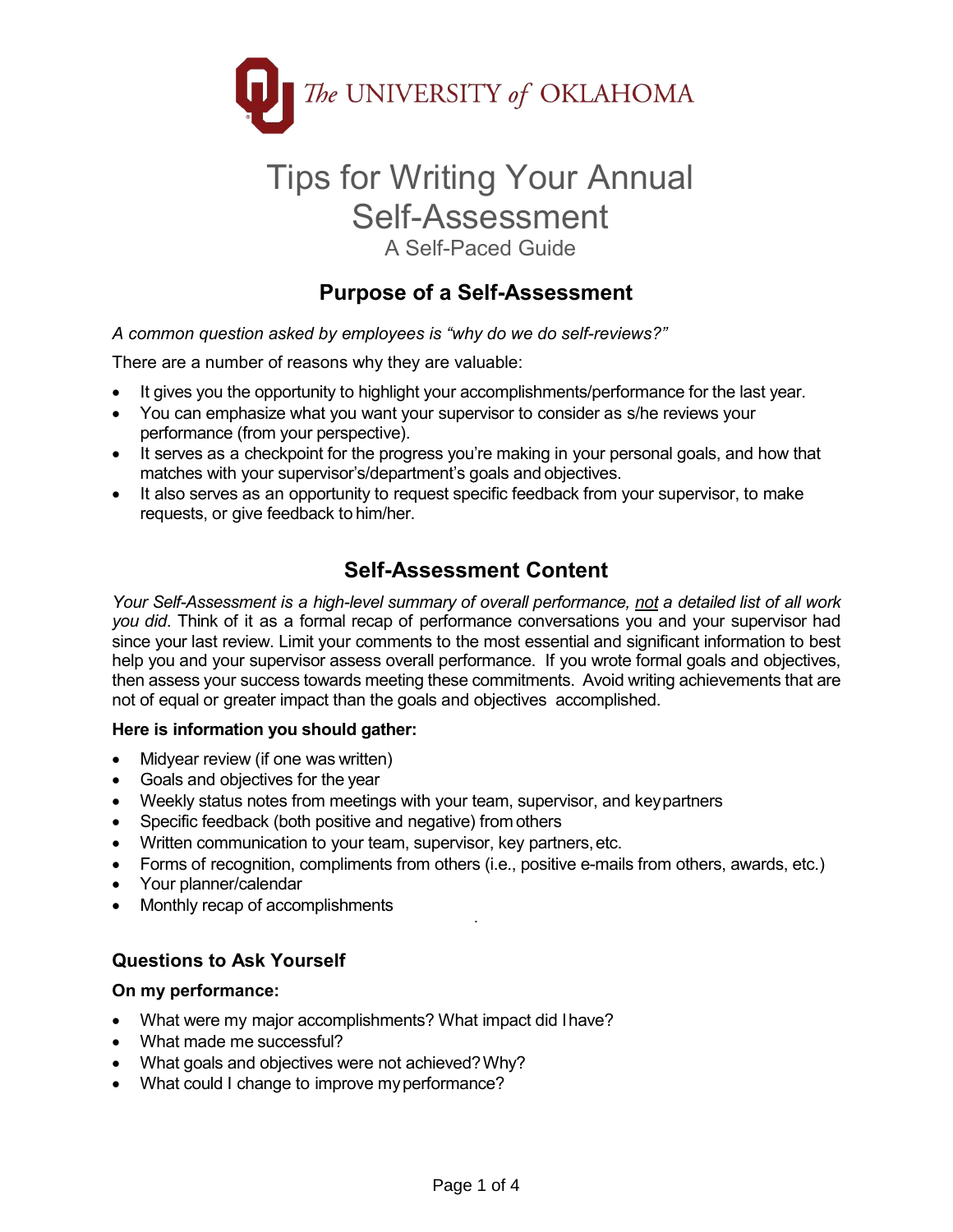#### **On my development:**

- In what ways have I grown ordeveloped?
- What aspects of my job do I like best/least? Why?
- What areas of my job highlight my strengths; where are my opportunities?
- What have I done to promote myown professional development?

# **Tips for Writing your Self-Assessment**

#### **1. Comments should be clear, concise and brief.**

Like this:

*Internal and external customer service is a top priority as exemplified by my commitment to resolve customer issues immediately as shown by their feedback. Every time a customer has an issue I document the concern in our system to make sure anyone can assist the customer.*

Not like this:

*Our team goes the extra mile if we have a disappointed customer, and makes sure to get back to the customer and find a way to satisfy them so they are not disappointed in us. We consistently respond to daily customer requests right away, regardless of how complicated they are.*

| achieved     | defined      | guided       | perceived   | selected    |
|--------------|--------------|--------------|-------------|-------------|
| accelerated  | delegated    | increased    | performed   | set up      |
| adapted      | developed    | influenced   | persuaded   | solved      |
| adjusted     | demonstrated | implemented  | planned     | stimulated  |
| administered | designed     | inspected    | prepared    | structured  |
| analyzed     | directed     | instructed   | presented   | streamlined |
| applied      | effected     | interpreted  | promoted    | succeeded   |
| approved     | eliminated   | improved     | recognized  | summarized  |
| attained     | encouraged   | launched     | recommended | supervised  |
| chaired      | enlisted     | led          | reduced     | taught      |
| communicated | established  | lectured     | related     | tested      |
| coordinated  | estimated    | maintained   | reported    | trained     |
| conceived    | expedited    | managed      | researched  | transformed |
| compared     | evaluated    | molded       | resulted in | translated  |
| completed    | expanded     | motivated    | revealed    | traveled    |
| controlled   | forecast     | negotiated   | reviewed    | tutored     |
| counseled    | founded      | organized    | revised     | updated     |
| created      | generated    | participated | scheduled   | wrote       |

### **Action Verbs**

#### **2. Focus on HOW results were achieved; do not merely restate your goals.**

Like this: *My quarterly store visits and attendance at the merchant division meetings have created increased rapport with both the stores and themerchants.* Not like this: *I have developed great relationships with the merchants and the stores.*

#### **3. Give a balanced picture.**

Discuss goals not accomplished and your plan to tackle them. Do not gloss over mistakes, take ownership.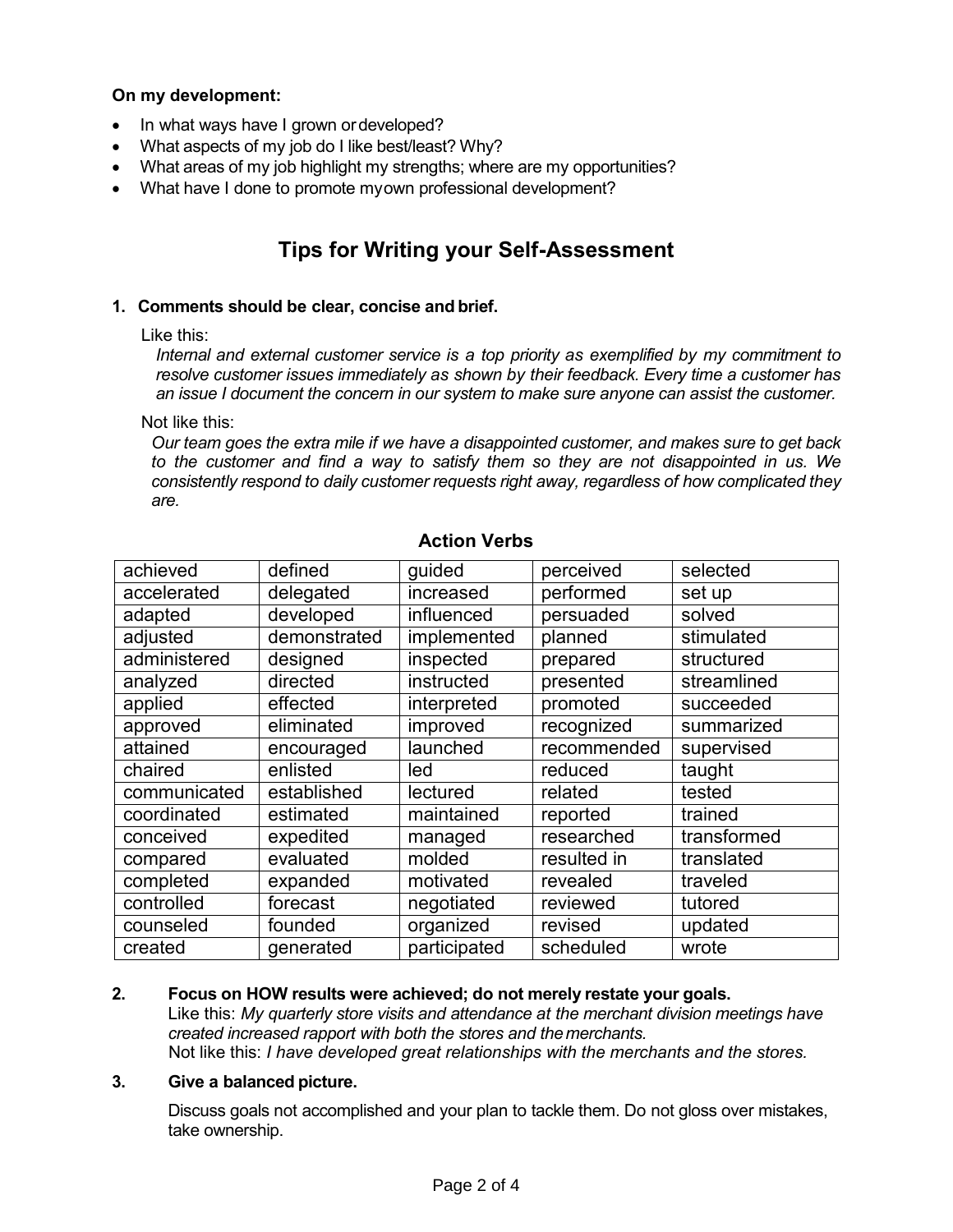#### **4. Be specific: avoid vagueness. Provide enough details so your leader's leader can understand your accomplishments. Use actionable/measurable words or phrases.**

Like this: *My implementation and personalization of the recruiting program led to a 20% increase in new hires as compared to last year.*

Not like this: *The recruiting program, along with my ideas had a great affect on hiring.*

#### **5. Be committed: avoid qualifiers.**

Like this: *I contributed to the 5% increase in student admissions by responding to prospective emails within four hours.*

Not like this: *Although the department did not make the student retention rate, we did increase student admission rate.*

#### **6. Pay attention to detail, check for accuracy andquality.**

Like this: *I identified five partnership opportunities within a six-week period that helped to achieve a 6% increase in student enrollment for the year.*

Not like this: *I identified five partnership opportunities within a six-week period that helped to achieve a 60% increase in student enrollment for the year.*

#### **7. Be aware of grammar, sentence structure andpunctuation.**

Like this: *Mary and I partnered to report and present our inventory plan.*

Not like this: *In terms of partnership, she and I did a great job on putting together our inventory plan.*

#### **8. Include a specific development plan/action plan.**

Like this: *Before starting a new project, I will write a detailed plan that includes my responsibilities, project employee responsibilities, and specific timing for each action.*

Not like this: *I will use tools to be a better project planner.*

## **Annual Performance Categories**

| <b>Performance Rating</b>                                                                        | <b>Description</b>                                                                                                                                                                                                                              |
|--------------------------------------------------------------------------------------------------|-------------------------------------------------------------------------------------------------------------------------------------------------------------------------------------------------------------------------------------------------|
| Employee performs <b>beyond</b> normal work<br>requirements.                                     | Performance over a sustained period of time<br>is clearly and consistently exceptional;<br>continually exceeds all expectations of what<br>is required or should be accomplished. Both<br>results and how they are achieved are<br>exceptional. |
| Work performance meets normal work<br>requirements. The employee completes<br>tasks as assigned. | Fully meets and sometimes exceeds position<br>requirements. Demonstrates, full<br>understanding of all required functions.                                                                                                                      |
| Work performance needs improvement.<br>Employee is having performance<br>problems.               | Requirements and responsibilities of the<br>position are usually handled competently.<br>Sometimes meets the job expectations but<br>consistently at this time.                                                                                 |
| <b>Unsatisfactory</b> work performance.                                                          | Does not meet job requirements. May be on<br>the Positive Discipline Process.                                                                                                                                                                   |